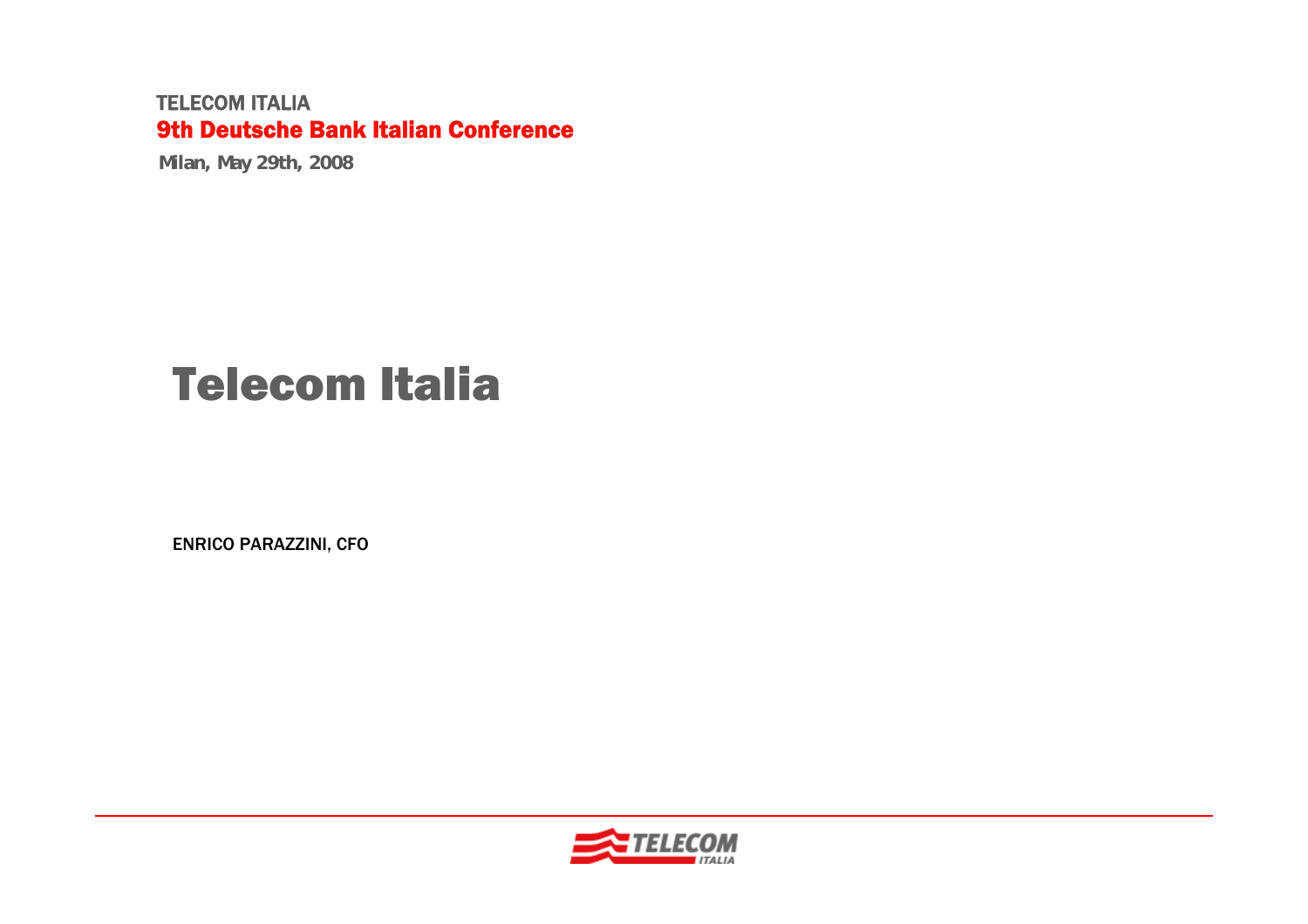# TI Group – 1Q '08 Key Financial Results

| $\epsilon$ MIn                | <b>10 '08</b><br>reported | 10 '07<br>reported*           | YoY<br>reported | YoY<br>organic** | <b>Highlights</b>                                                                                                                                                                      |
|-------------------------------|---------------------------|-------------------------------|-----------------|------------------|----------------------------------------------------------------------------------------------------------------------------------------------------------------------------------------|
| <b>Revenues</b>               | 7,298                     | 7,475                         | $-2.4\%$        | $-4.0%$          | Domestic revenues mainly affected by regulatory<br>discontinuities (€ 260 mln). International activities                                                                               |
| Ebitda                        | 2,966                     | 3,178                         | $-6.7%$         | $-6.7%$          | generated 22% of Group turnover in 1Q08 (+4pp yoy).                                                                                                                                    |
| Ebitda margin                 | 40.6%                     | 42.5%                         | $-1.9$ pp       | $-1.2pp$         | Stable domestic Ebitda Margin (47.5%), among the<br>highest in the industry. Lower international profitability<br>due to competitive dynamics and non recurring bad debt<br>in Brazil. |
| <b>Ebit</b>                   | 1,528                     | 1,817                         | $-15.9\%$       | $-16.0%$         |                                                                                                                                                                                        |
| Ebit margin                   | 20.9%                     | 24.3%                         | $-3.4$ pp       | $-2.9pp$         | D&A increase following higher capital intensity for<br>continued investments in innovation.                                                                                            |
| Net Income<br>post minorities | 501                       | 775                           | $-35.4%$        |                  | Bottom-line discounts lower operating income and a<br>negative yoy balance from Sofora call options valuation.                                                                         |
| Capex                         | 1,228                     | 1,128                         | $+100$          |                  | Higher investments in Italy for broadband coverage and<br>quality improvement.                                                                                                         |
| <b>Net Debt</b>               | 35,436                    | 37,182                        | $-1,746$        |                  | $\triangleright$ Net Debt decrease thanks to cash flow generation.                                                                                                                     |
|                               |                           | -265 vs 35,701<br>€ mln YE'07 |                 |                  |                                                                                                                                                                                        |

*\* Pro-forma figures (TI France considered as a discontinued operation).*

\*\* Excluding changes in consolidation area, exchange rate impact and other non organic items. In line with '08-'10 Company Guidance, restructuring costs are accounted as *recurring items and no longer included among the non organic items.*

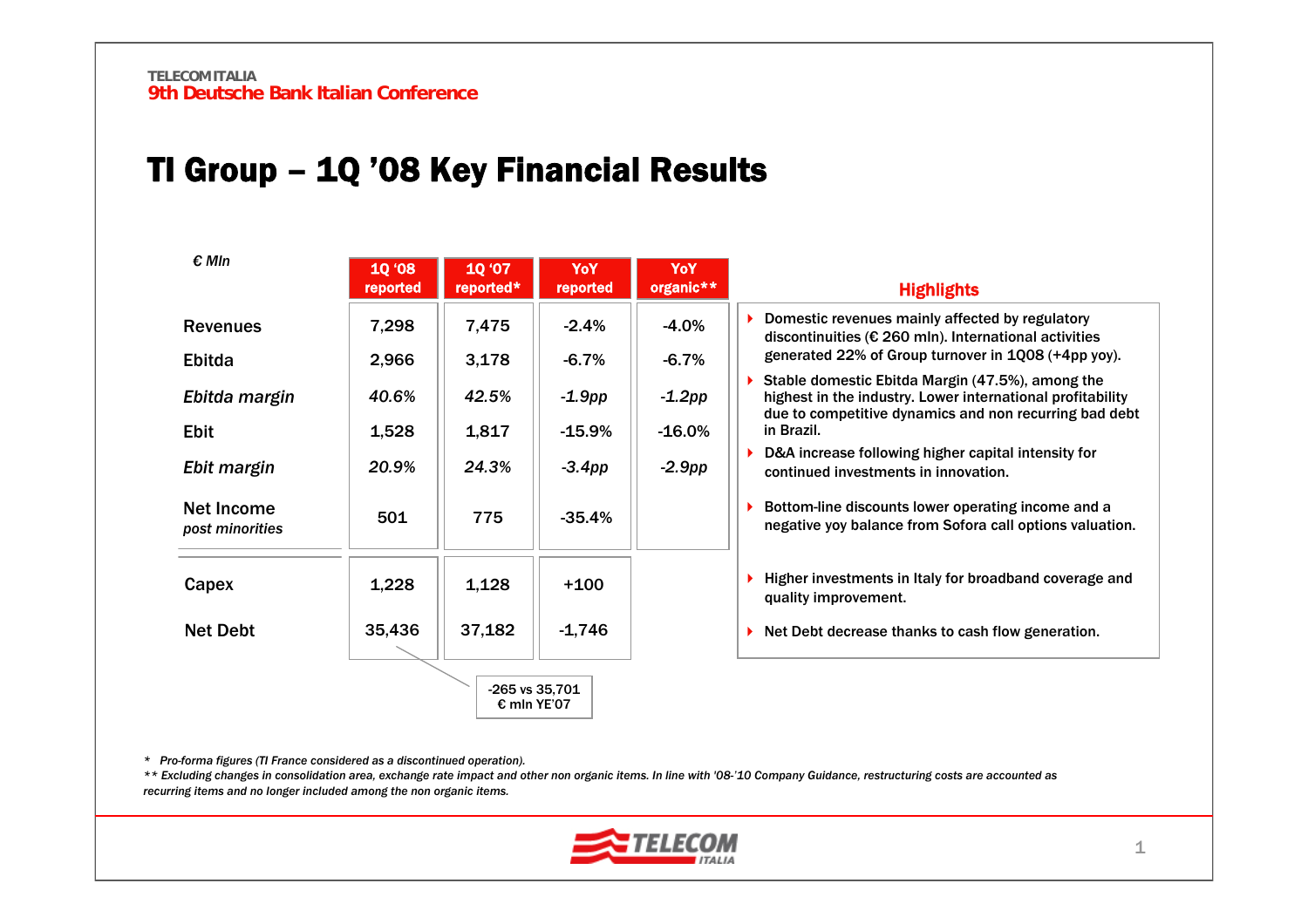### TI Group: debt structure as of March 31st, 2008





*(1) Including Liberty Surf Intercompany Debt accounted as for Discontinued Operations (€ 762 mln)*

*(2) Nominal Liquidity Position, represented by cash and marketable securities stands at € 5.3 bln*

(\*) including the current portion of non current liabilities (maturing within 12 months) for  $\epsilon$  5,329 mln (of which bonds  $\epsilon$  4,125 mln and other  $\epsilon$  1,204 mln)

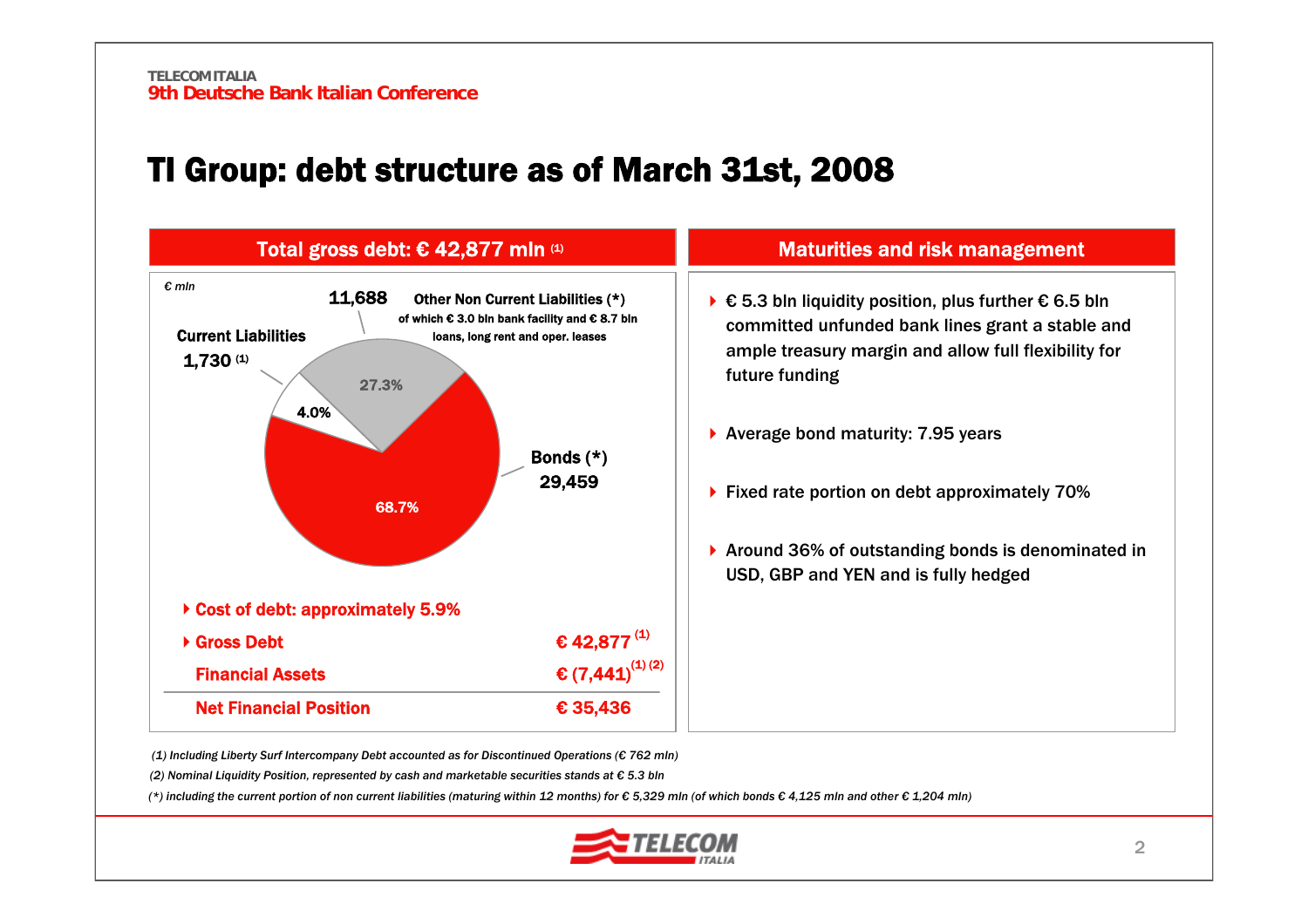

### TI Group: medium-long term debt Maturity profile as of March 31st, 2008

(1) € 40.054 mln is the nominal amount of outstanding medium-long term debt, by adding IAS adjustments (€ 1.094 mln), current liabilities (€ 967 mln) and Liberty Surf intercompany debt *accounted for as discontinued operations (€ 762 mln), the gross debt figure of € 42.877 mln is reached.*

(\*) of which euro 499.7 mln refer to bonds maturing September 14th 2008 with extendable option to bondholders; each extension period is for 21 months; ultimate maturity March 2012.

N.B. Debt maturities are net of €95 mln (face value) of repurchased own bonds (TI Spa €850 mln 5.25% Notes due 2055) and include €14 mln of discontinued operations/assets held for sale relating to Liberty Surf. Furthermore, Liberty Surf current intercompany debt (€ 30 mln) due to TI Capital (maturing Sept 2008) has not been included.

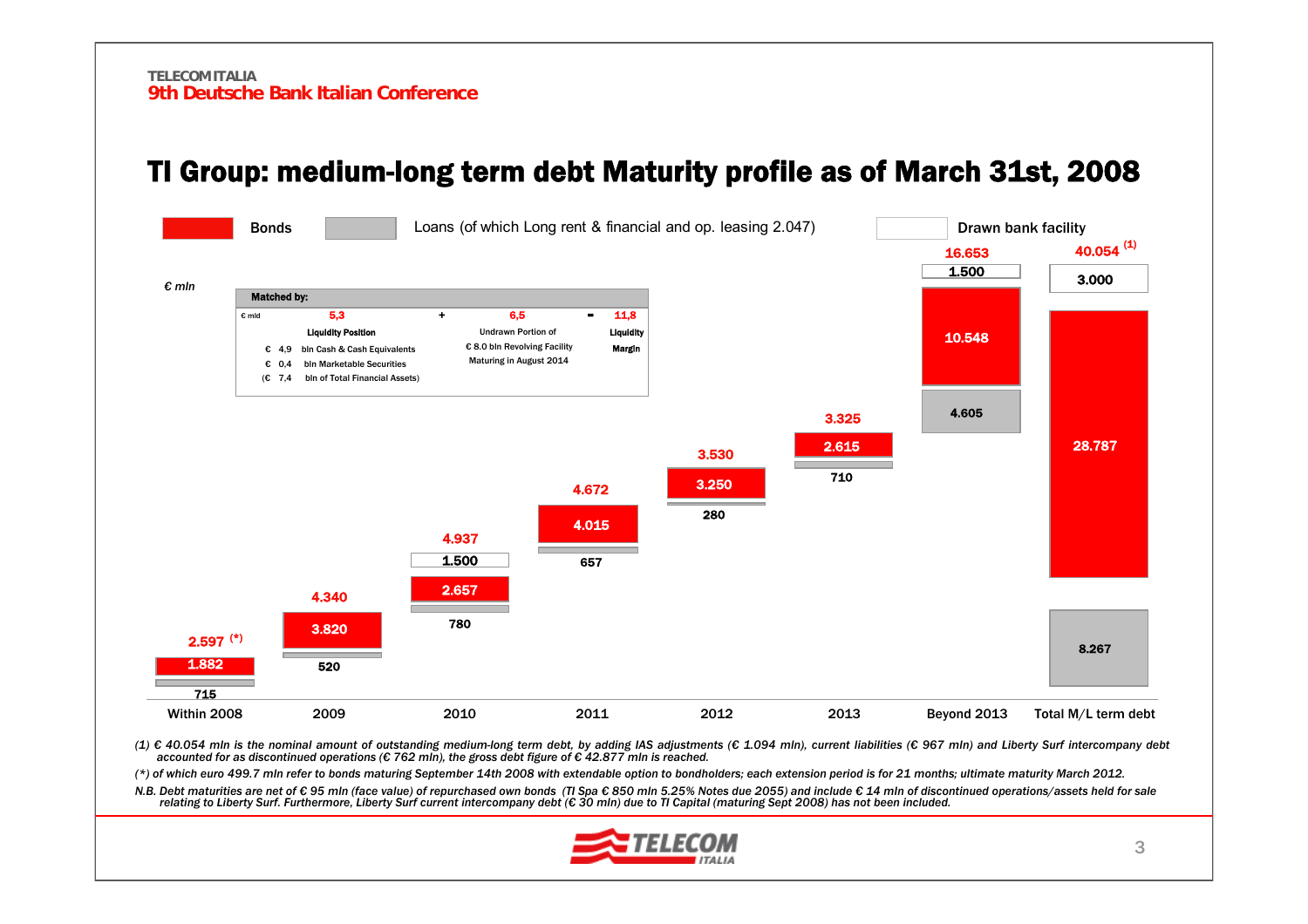**Milan, May 29th, 2008**

# Telecom Italia

FRANCO BERNABE′, CEO

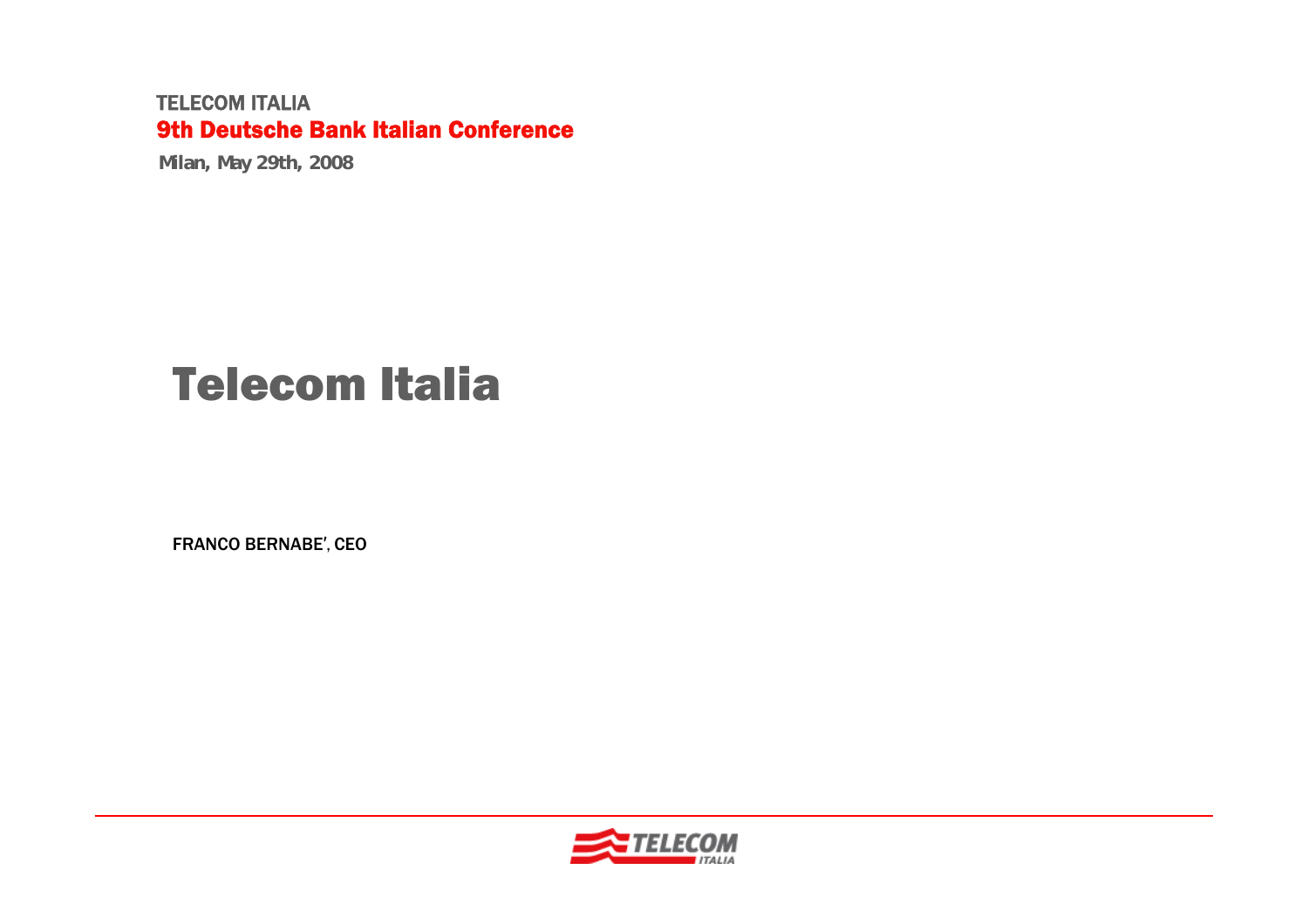# Agenda

▶ TI Strategic Outlook

▶ Domestic Business: TI Value Approach

▶ International Activities

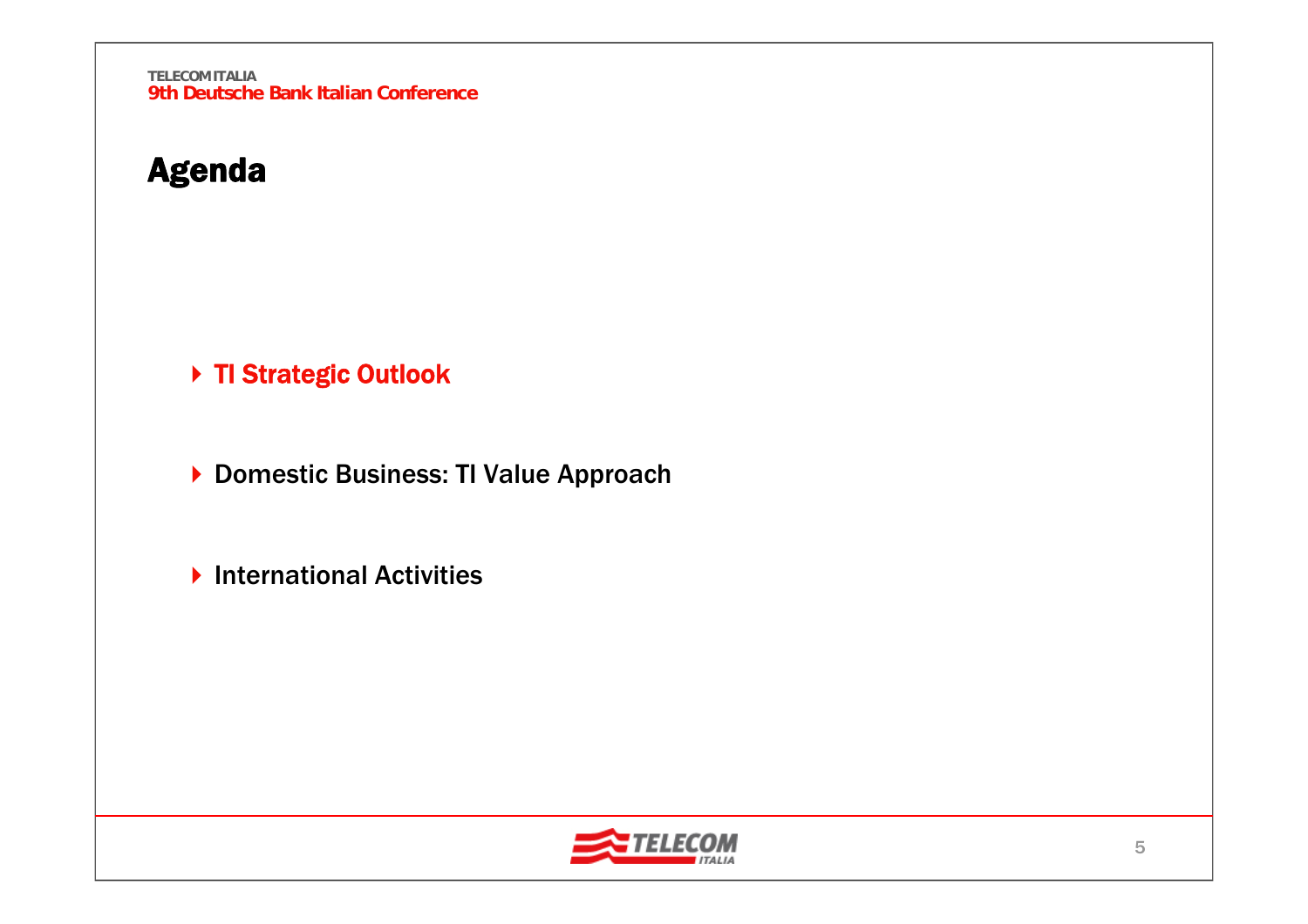# Building the Foundation for Growth

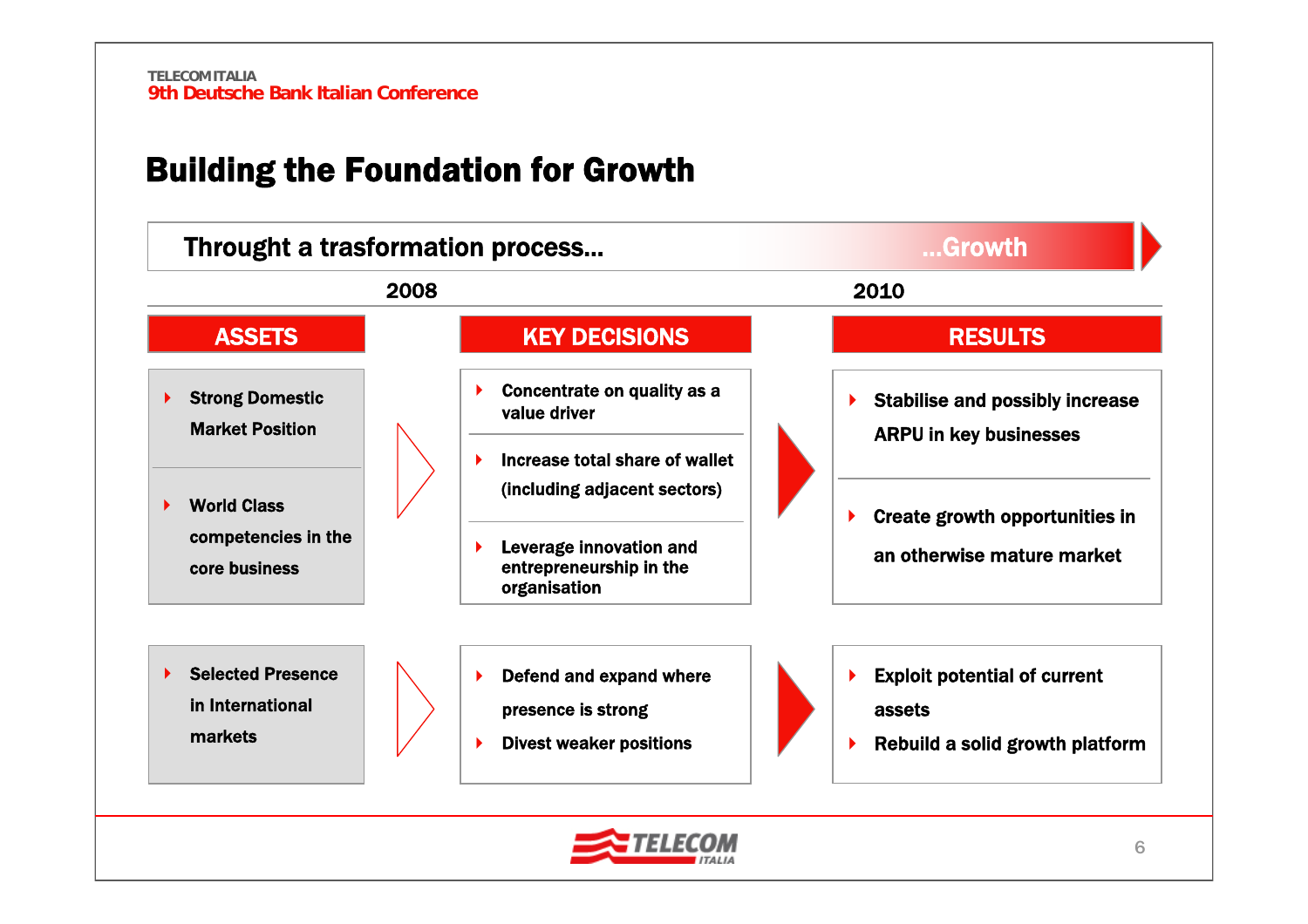# Maintaining a strong financial discipline

|  |  |  |  |  | ▶ Raise cash from non strategic assets |  |
|--|--|--|--|--|----------------------------------------|--|
|--|--|--|--|--|----------------------------------------|--|

▶ Select investments on payback period and return ratio thresholds

▶ Focus on the deleveraging

#### Targets 2008-2010

- ▶ Alice France disposal by 2008
- ▶ BB coverage by 2010: Fixed: 90% Adsl2, 8% NGN Mobile: 85% High Speed 3G Deployment of convergent BB network *(FTTx, LTE and Femtocells)* ▶ Service platforms development

*(IPTV, dynamic HDTV, full IP Managed Unified Communication Platform, etc.)*

#### ▶ ~ 2.5x by 2010 (NFP/Ebitda)

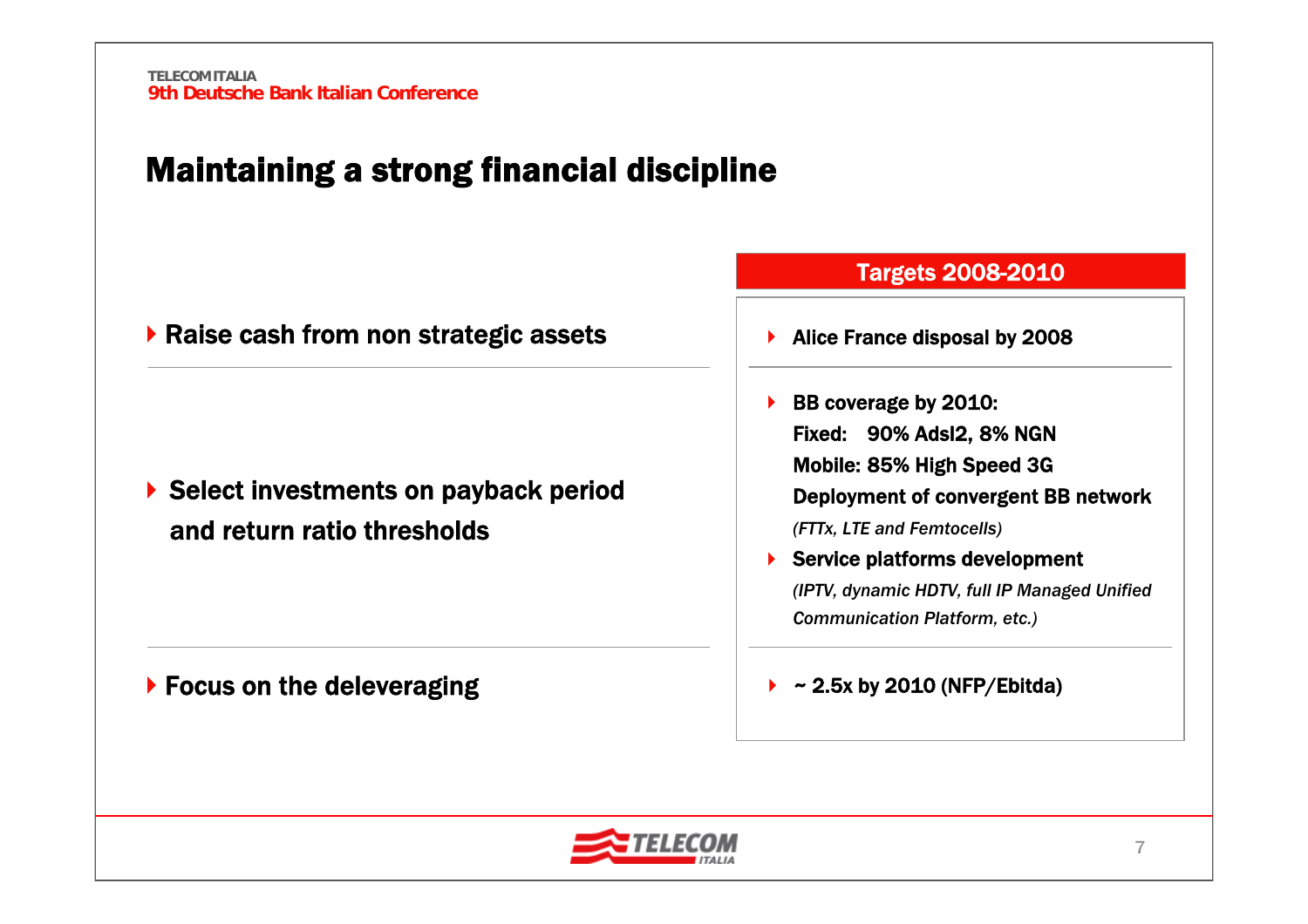# And improving efficiencies through

- **Implementation of a new lean organization**
- ▶ Strict cost control
- Cash cost reduction plan already identified

| Cash Cost reduction 2008-2010: 1.2 Bn € |                 |  |  |  |
|-----------------------------------------|-----------------|--|--|--|
| <b>Access</b>                           | $0.3 B\epsilon$ |  |  |  |
| IT                                      | 0.55BE          |  |  |  |
| <b>Network</b>                          | 0.15B           |  |  |  |
| <b>Technical Infrastructures</b>        | $0.2 B\epsilon$ |  |  |  |

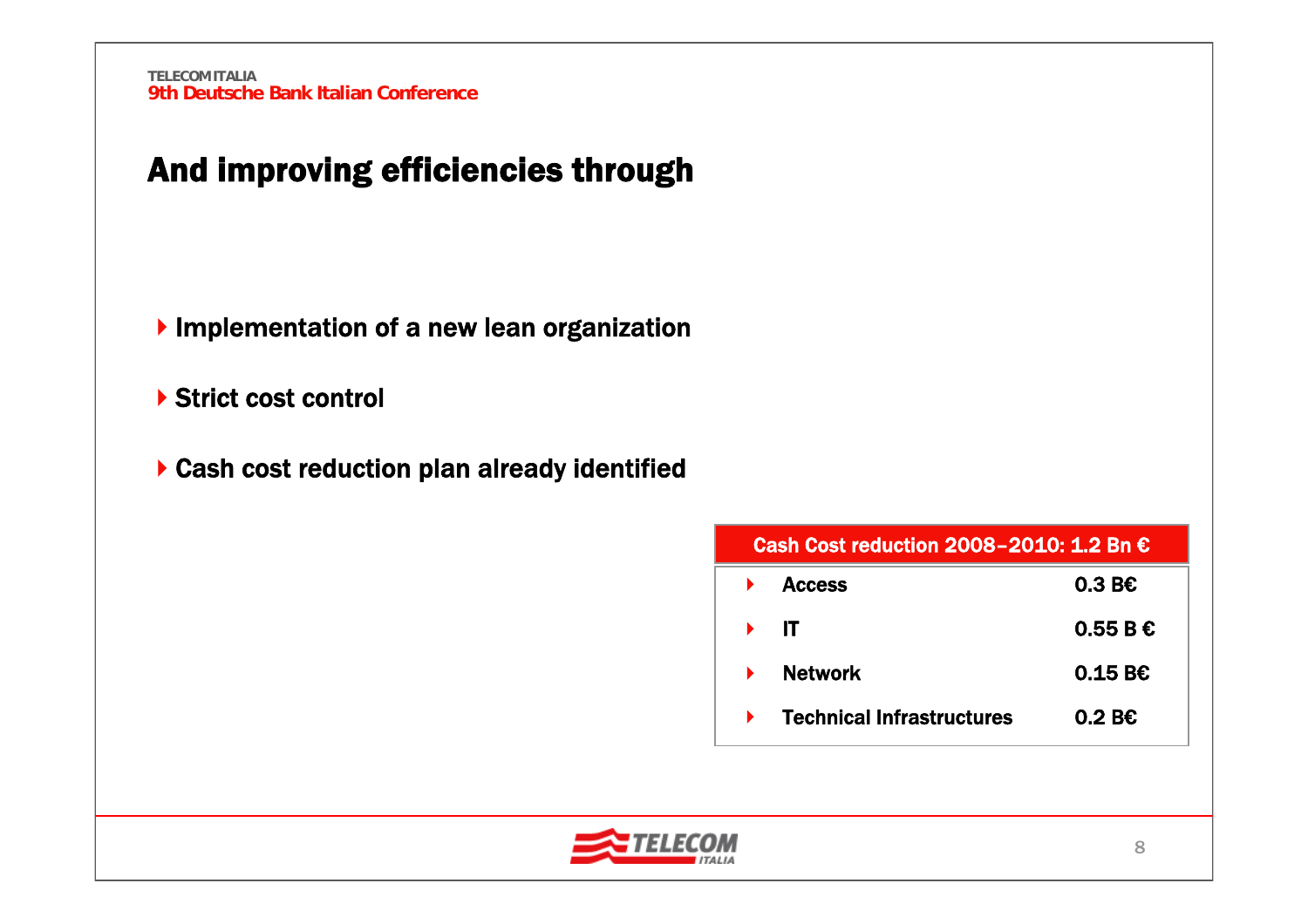# An Evolving Industry – Constraints and Opportunities



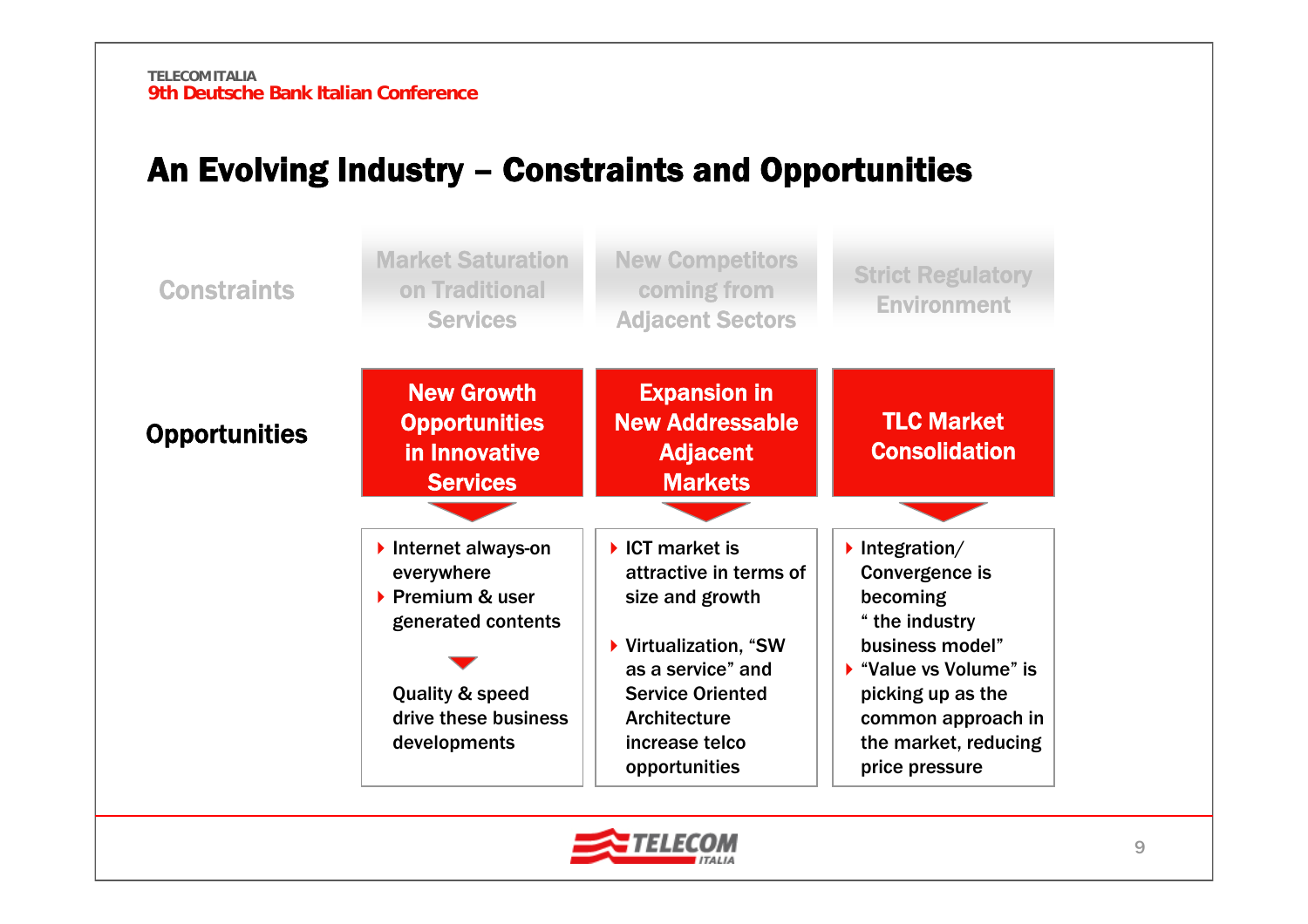### Consolidate and Transform Domestic Business: Focus on Share of Wallet



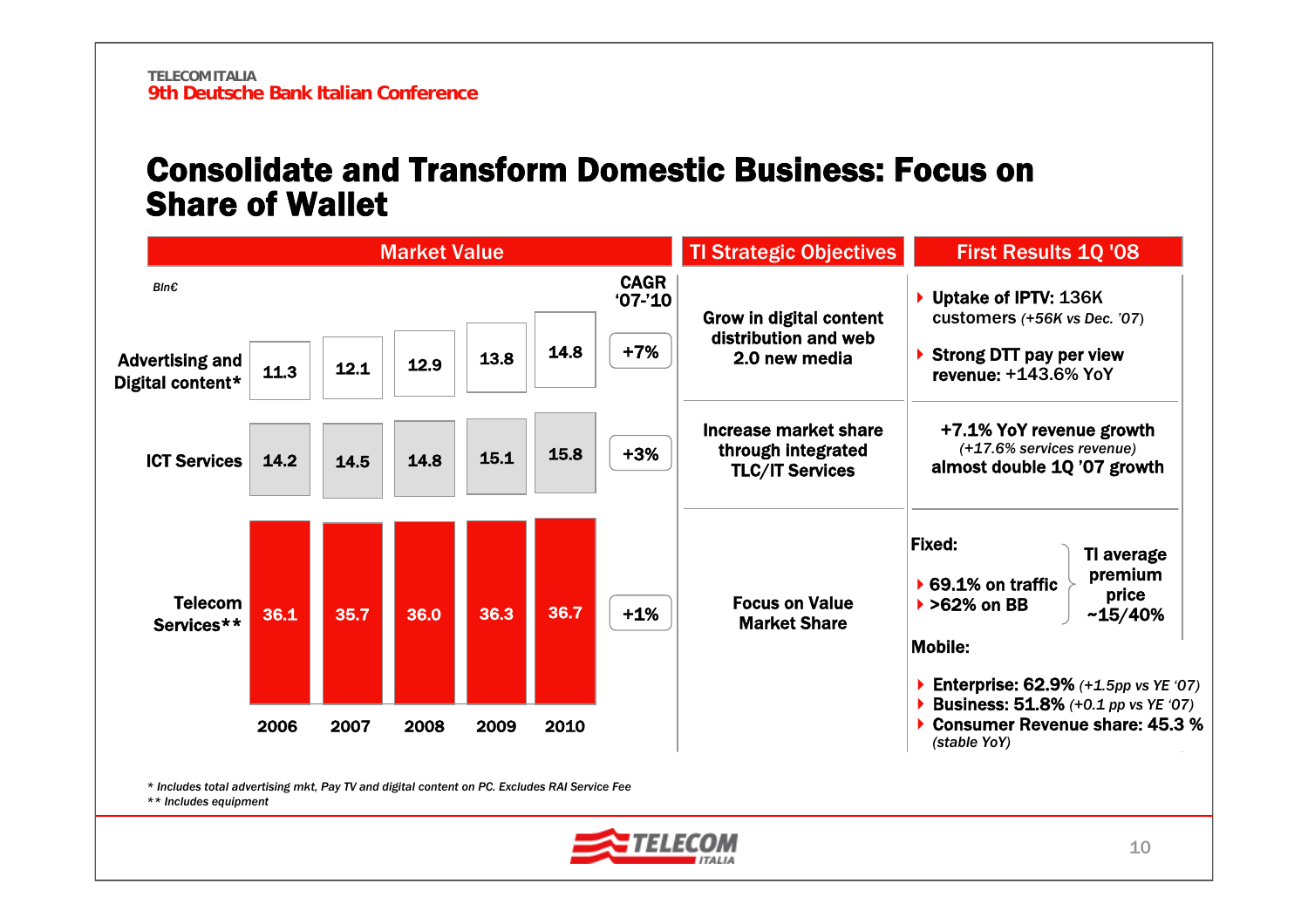# Agenda

▶ TI Strategic Outlook

▶ Domestic Business: TI Value Approach

▶ International Activities

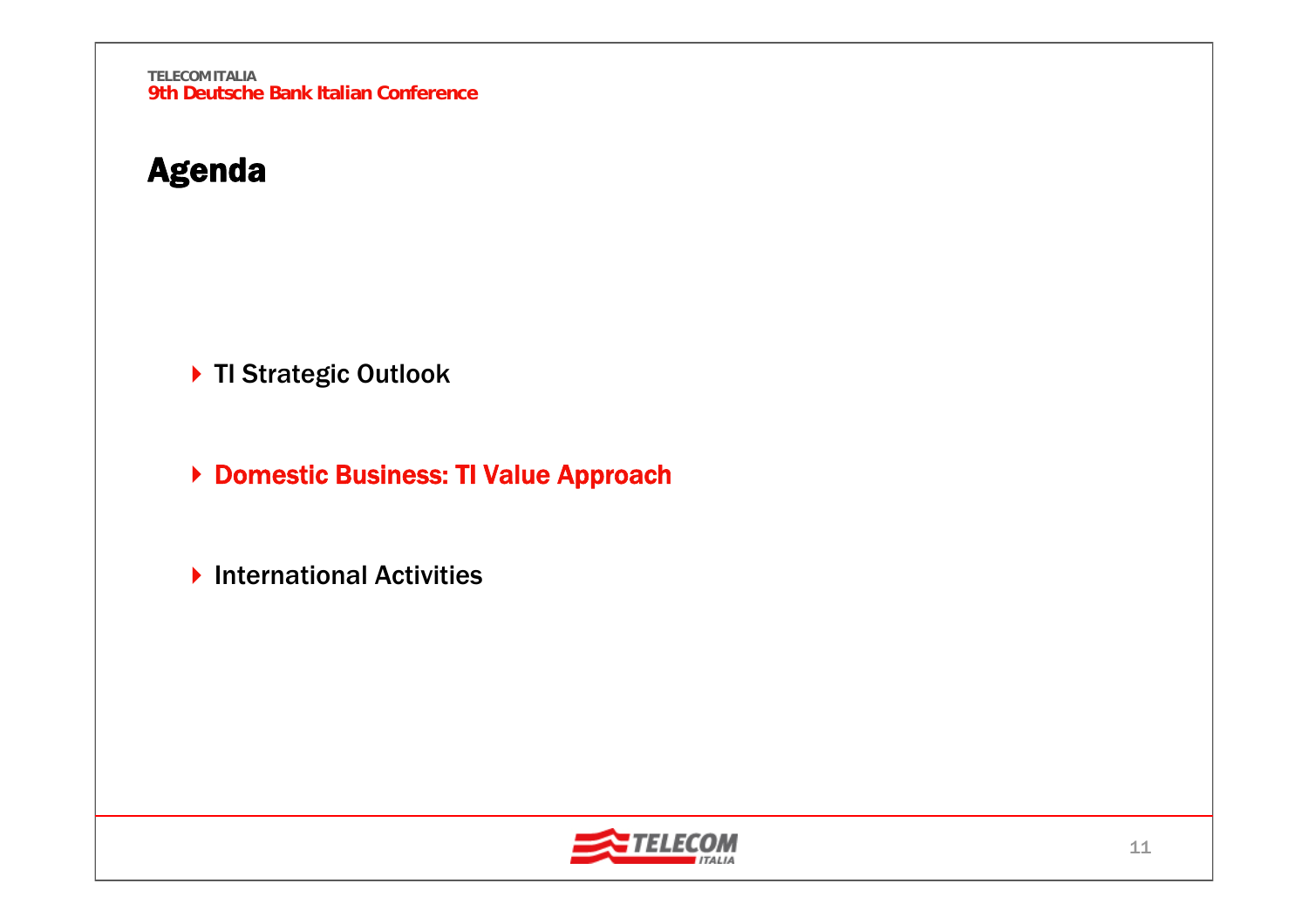# Stabilizing the trend in fixed traditional business…





- ▶ 1Q '08 TI line loss stable YoY
- ▶ Introduction of Wholesale Line Rental in 1Q '08
- ▶ Lower increase of ULL customers in 1Q '08

▶ Stable TI Traffic M/S in last 15 months thanks to success of Telecom Italia Retention Campaign and stabilization of OLO market

### …with a strong improvement in customer satisfaction index: +2pp YoY\*

*\* Source: Costumer Satisfaction & Loyalty wireline (Doxa for 2007, GFK EURISKO for 2008)*

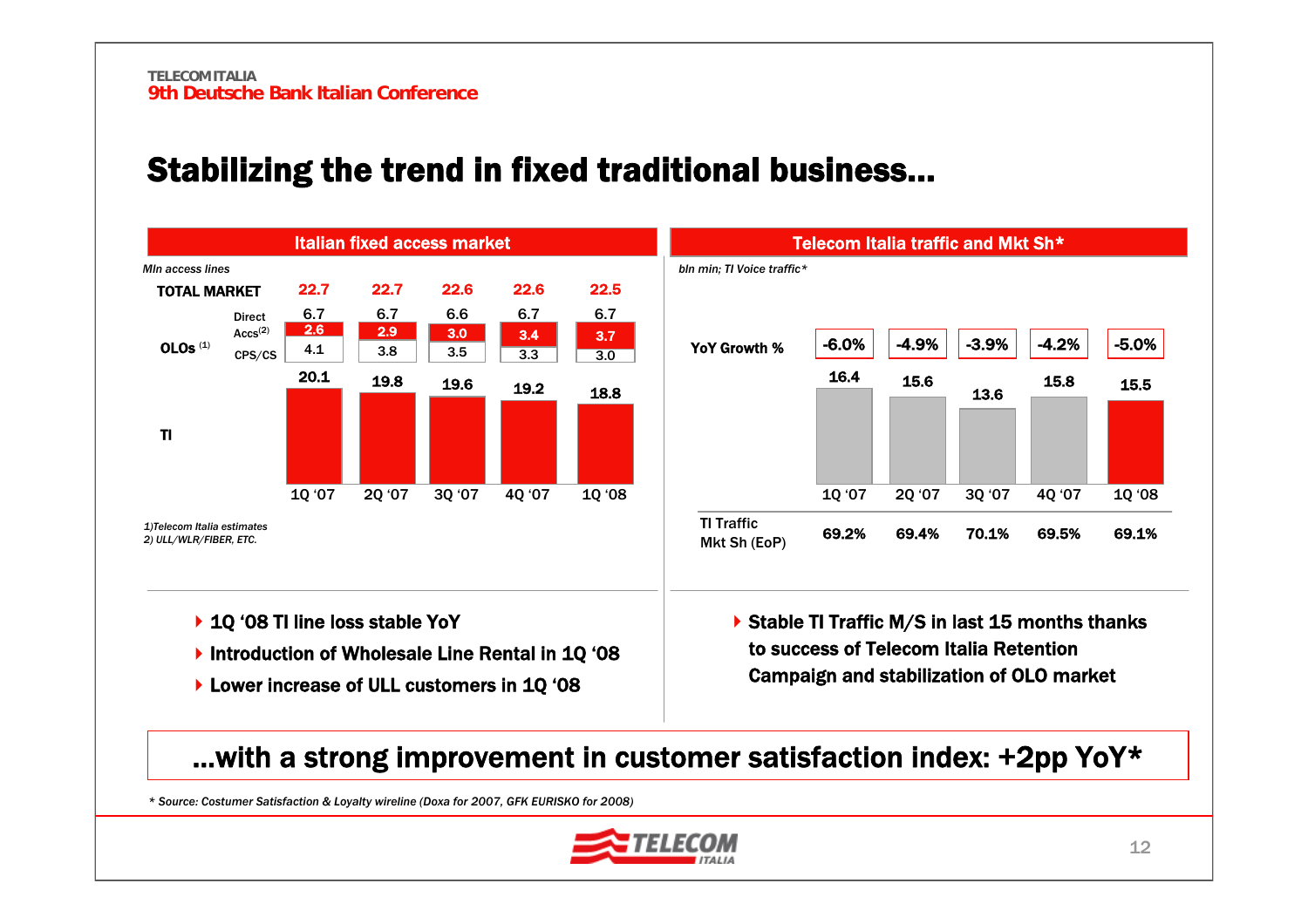# Value based BB strategy boosts growth





#### Internet Revenues YoY trend



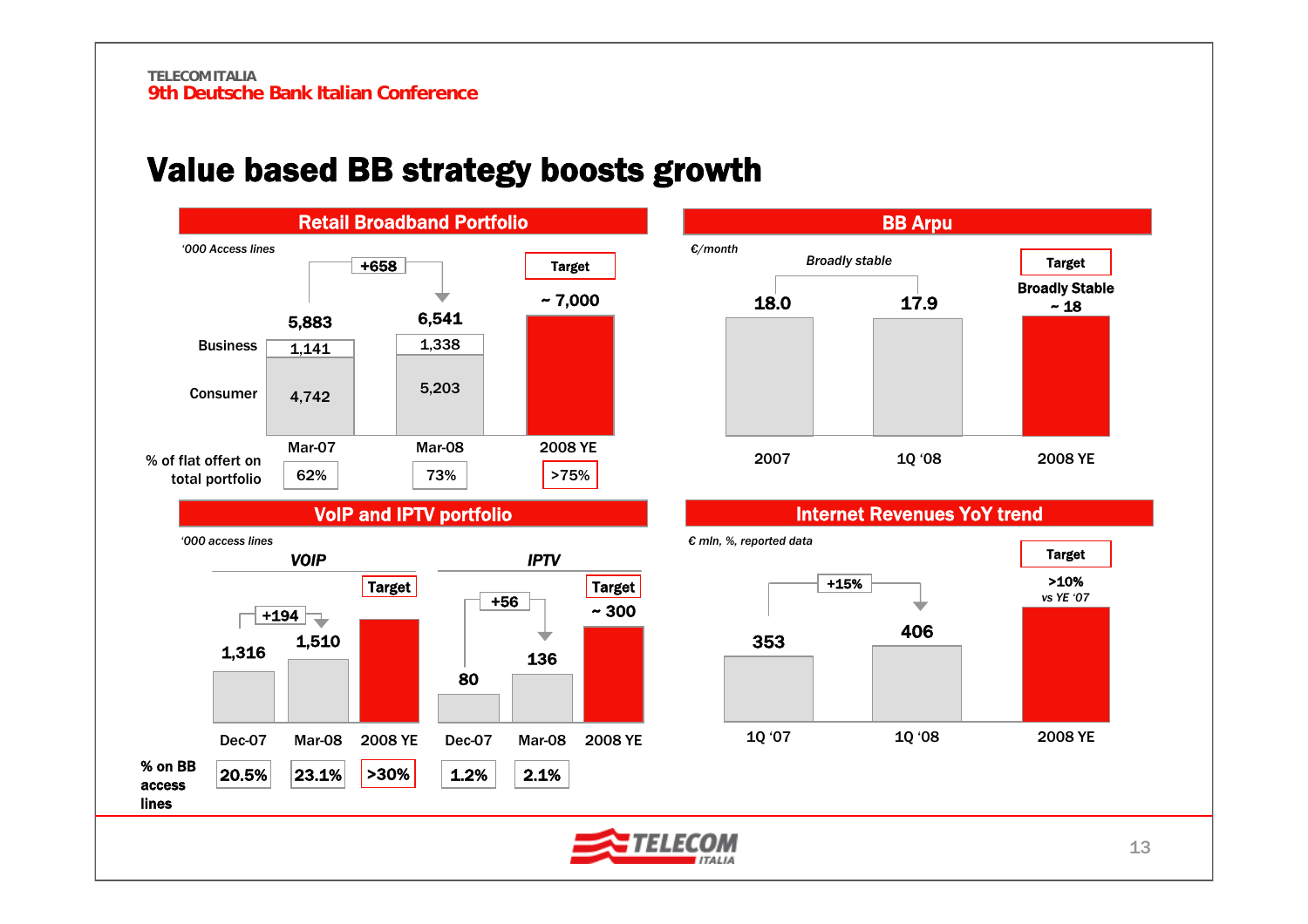## TIM: defended leadership in most valuable market segments

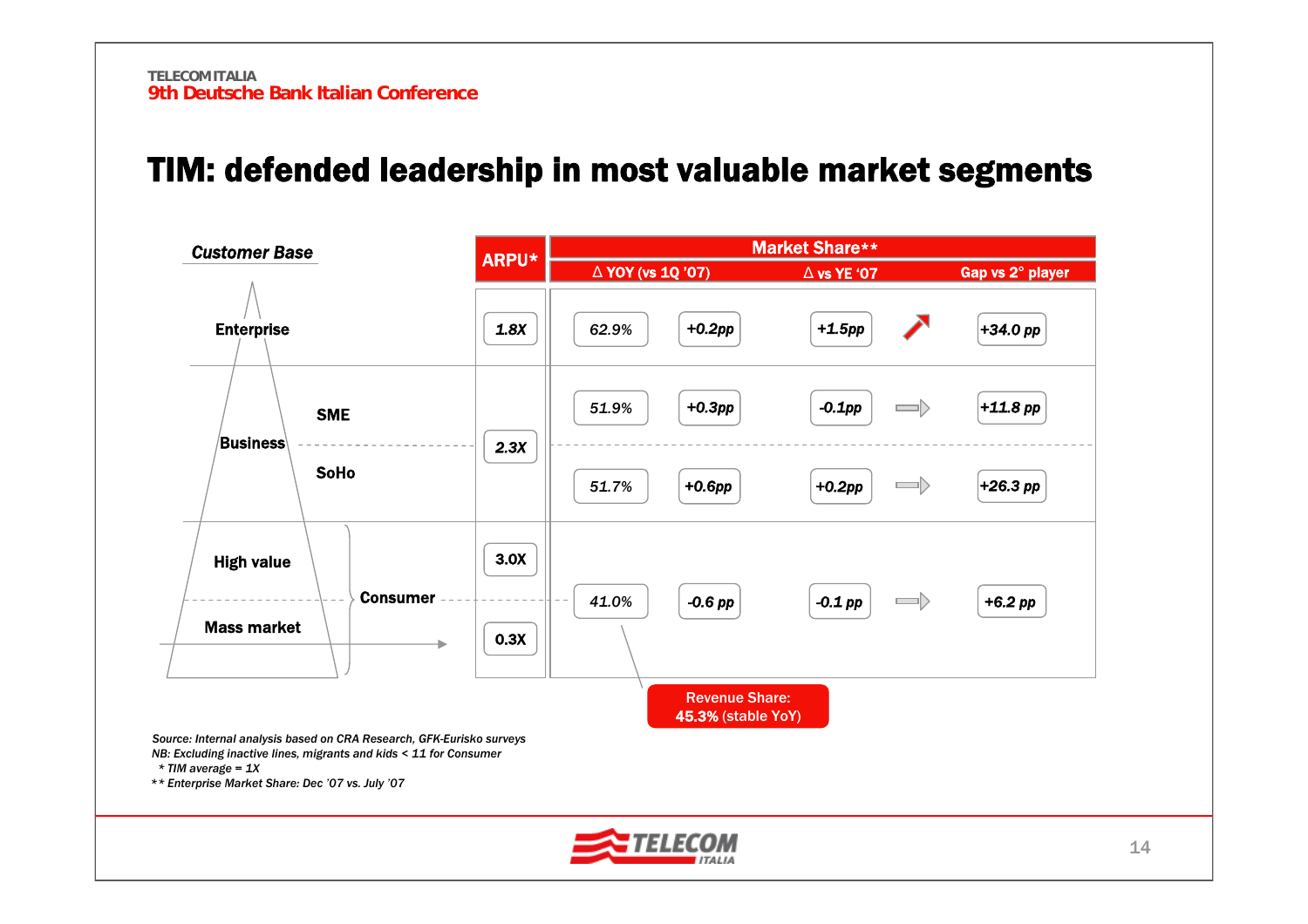### TIM Brand re-positioning: closer to our customers



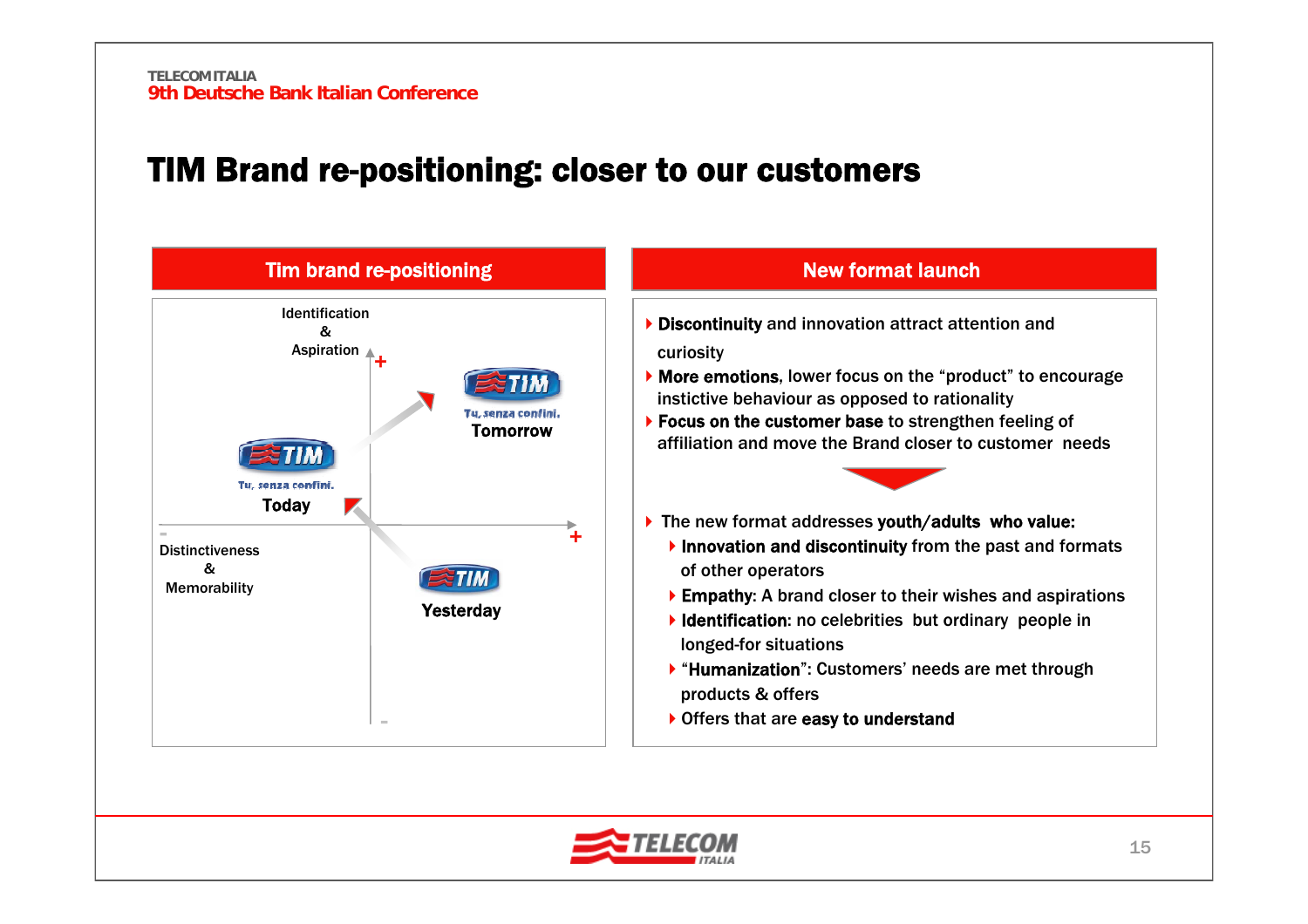

### Voice: TIM Community & High Valuable customers drive usage rebound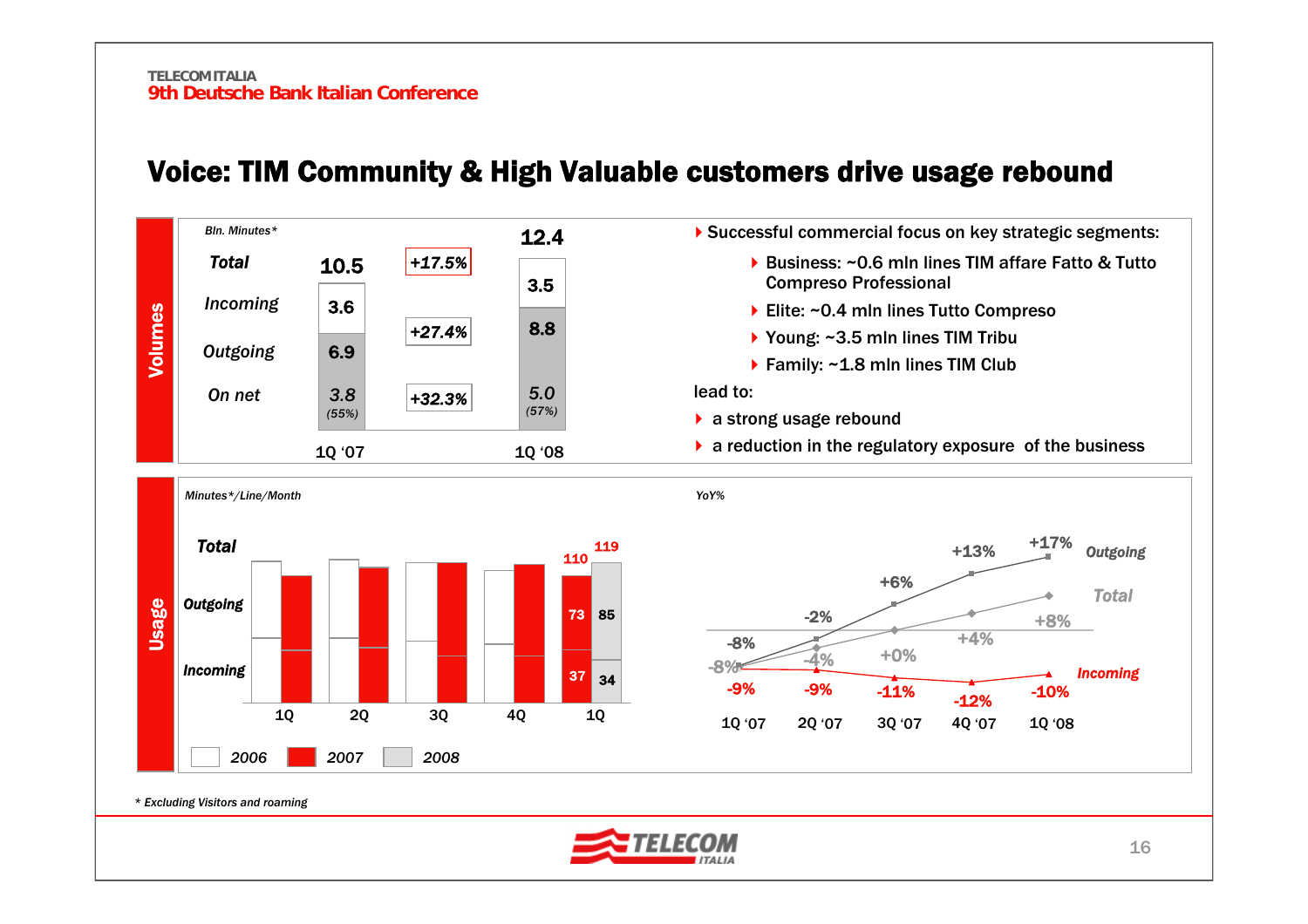# A Successful Mobile Internet Strategy

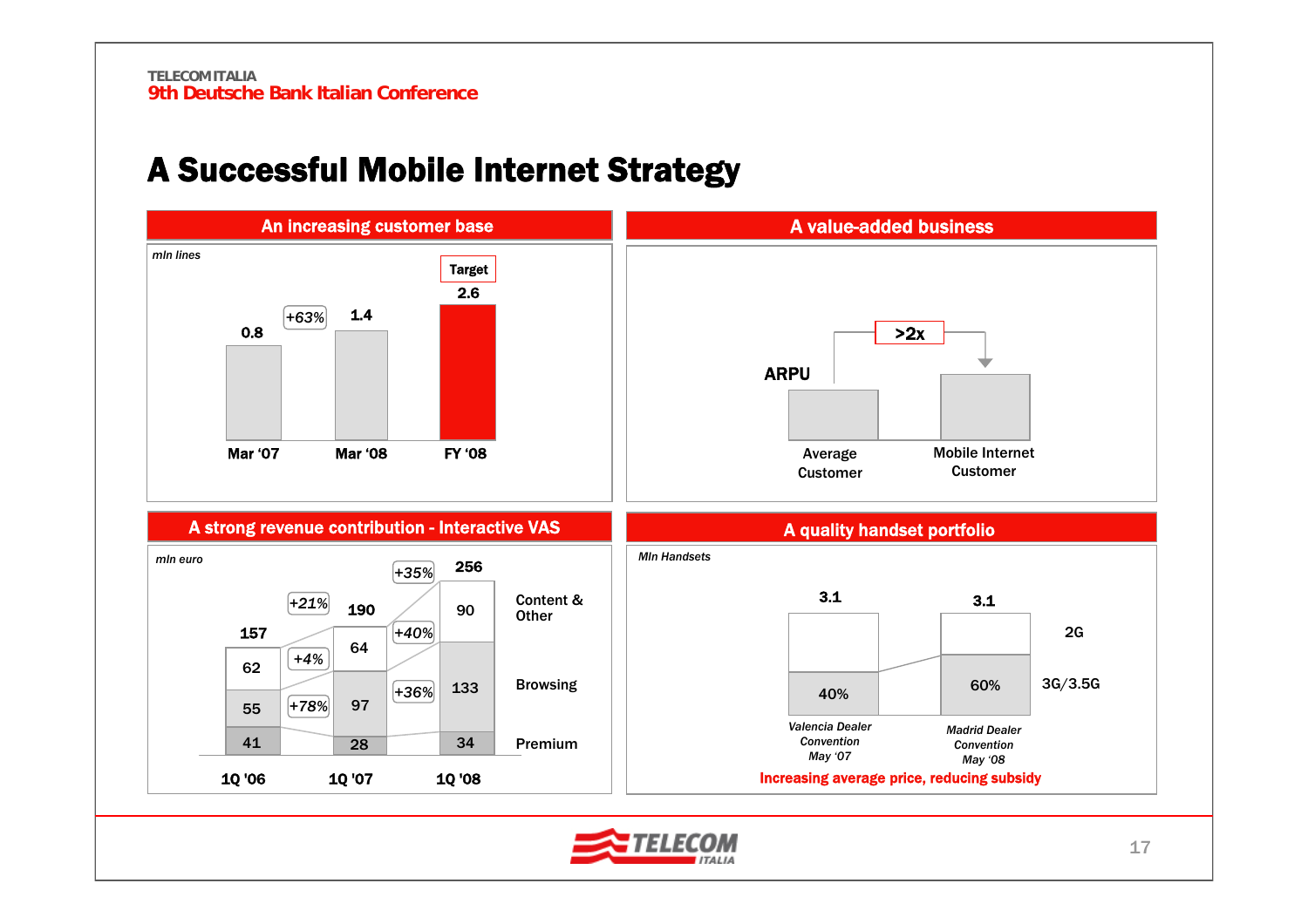# Agenda

▶ TI Strategic Outlook

▶ Domestic Business: TI Value Approach

**Multernational Activities** 

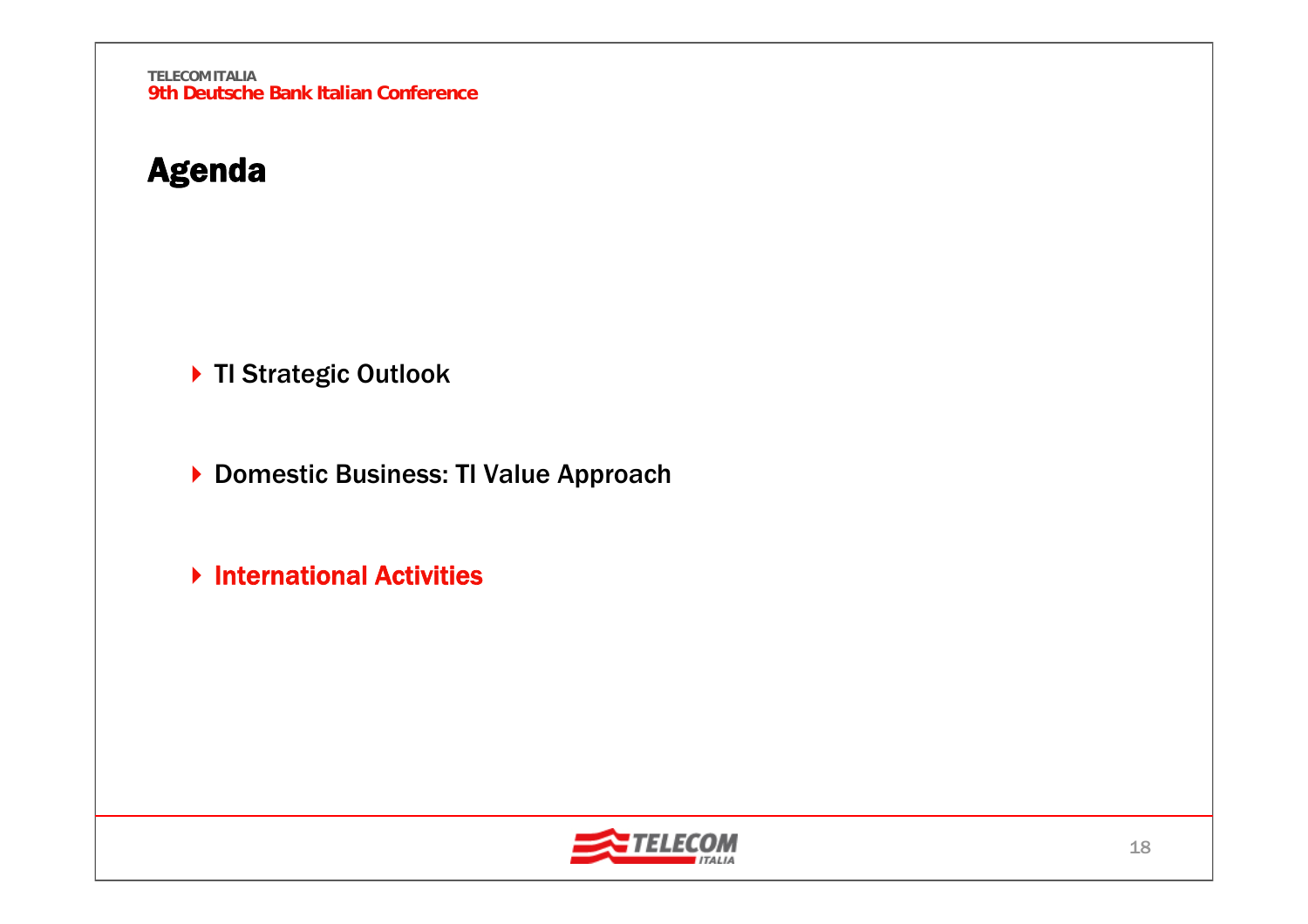# HanseNet: 1Q '08 progress on strategic priorities

| <b>Market Results</b>                                                                                                                                                                                                                                                                                                                   | <b>Operational Excellence</b>                                                                                                                                                                                                                                                                             |
|-----------------------------------------------------------------------------------------------------------------------------------------------------------------------------------------------------------------------------------------------------------------------------------------------------------------------------------------|-----------------------------------------------------------------------------------------------------------------------------------------------------------------------------------------------------------------------------------------------------------------------------------------------------------|
| Gross adds continue in line with previous<br>quarter (253k); overall BB net growth suffered<br>from strong decline of AOL customers also<br>due to data cleaning after end of migration<br>• Mobile customer base increased from 329k<br>to 423k subscribers<br><b>Example 3 Brand awareness increased to 51%* vs. 46%</b><br>in 4Q '07 | Since March service levels show strong<br>performance due to operational optimizations:<br>$\blacktriangleright$ Excellent hotline answering times<br>$\blacktriangleright$ Low activation backlogs (due to end of<br>delays from incumbent)<br>▶ Substantial cost savings will be reached<br>starting 20 |
| <b>Network Extension</b>                                                                                                                                                                                                                                                                                                                | <b>Expected Profitability</b>                                                                                                                                                                                                                                                                             |
| ▶ ULL coverage reached 68%, increase<br>from $\sim$ 60% in 2007 through 3 <sup>rd</sup> party<br>coverage (target 2008~70%)<br>▶ Roll-out of FTTB trial in selected area of<br><b>Hamburg</b>                                                                                                                                           | $\blacktriangleright$ Heavier price competition will negatively<br>impact 2008 EBITDA margin, target revised<br>to almost 24% from previously announced<br>$~26\%$                                                                                                                                        |

*\* GFK Eurisko, February 2008*

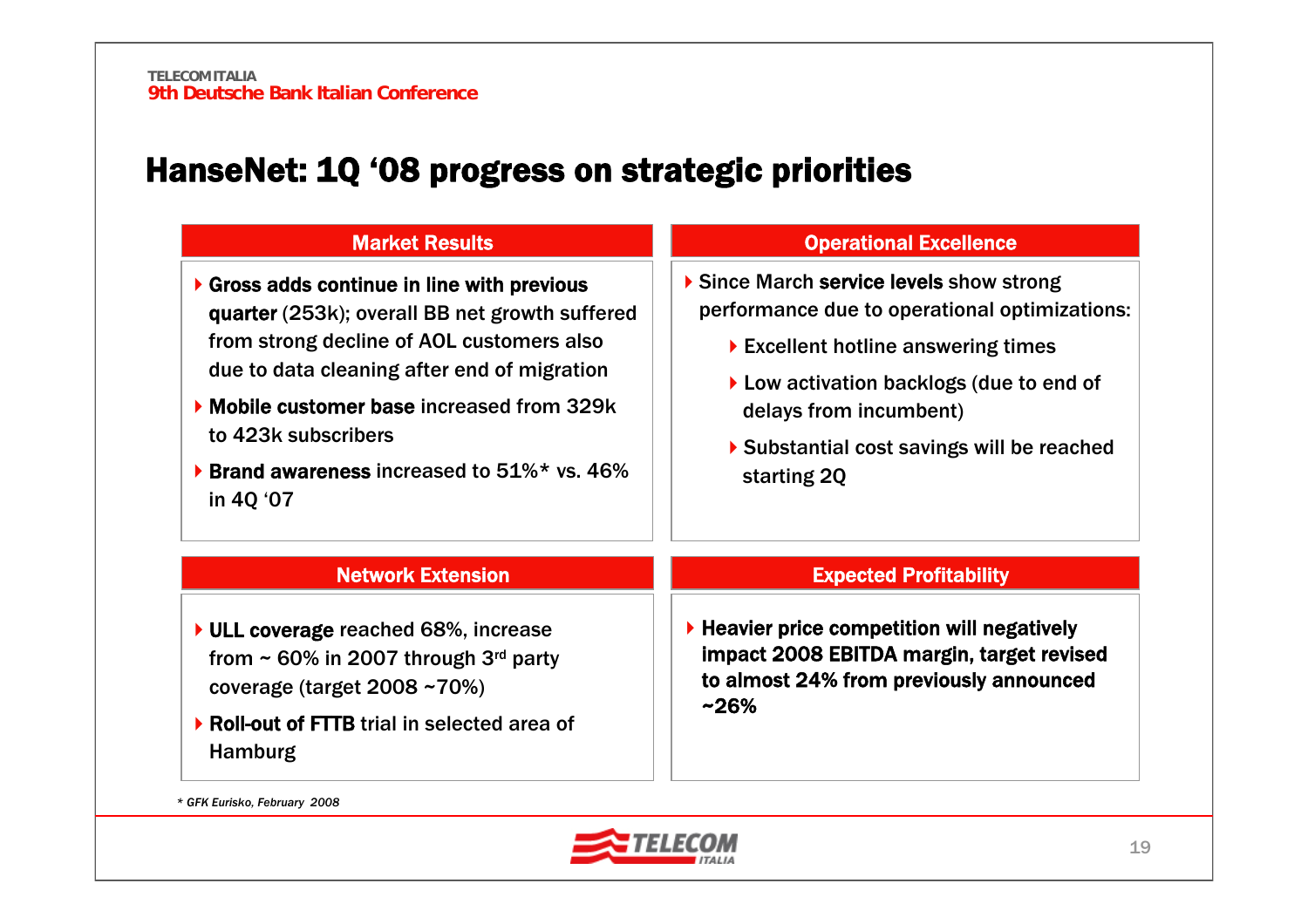# TIM Brasil: investing for the future

▶ Maintaining aspirational, innovative brand attributes

#### ▶ Marking the market

- ▶ Stable market share: 25.9% share in an increasingly competitive environment
- ▶ Leader in gross adds: ~26% share thanks to promotions on traffic and 'TIM-Chip only' sales
- ▶ Focus on high-end: post paid 20.8% of total lines vs competitors 18.6%
- Maintaining strong prepaid base through loyalty programs and development of low-income class model

#### **▶ Developing wireless broadband**

- **Launch of 3G service in 8 major cities: 850 Mhz April 16th, 2.1 Ghz May 1st**
- ▶ Step ahead in TIM convergent offer through wireless broadband: speed upgrade 1-7Mbps is automatic, seamless and free of charge for all covered areas/enabled devices
- Innovation to encourage usage and revenue: VAS already at 8.1% of service revenues (+1.4 pp YoY)

#### ▶ Delivering on results:

2008 company targets already factored in an increasingly competitive scenario, 1Q '08 slowdown has prompted remodeling of voice tariff plans and kick-off of fixed cost control plan

- Revenues: 2008 target revision to ∼9% YoY organic growth
- ▶ All other 2008 targets confirmed

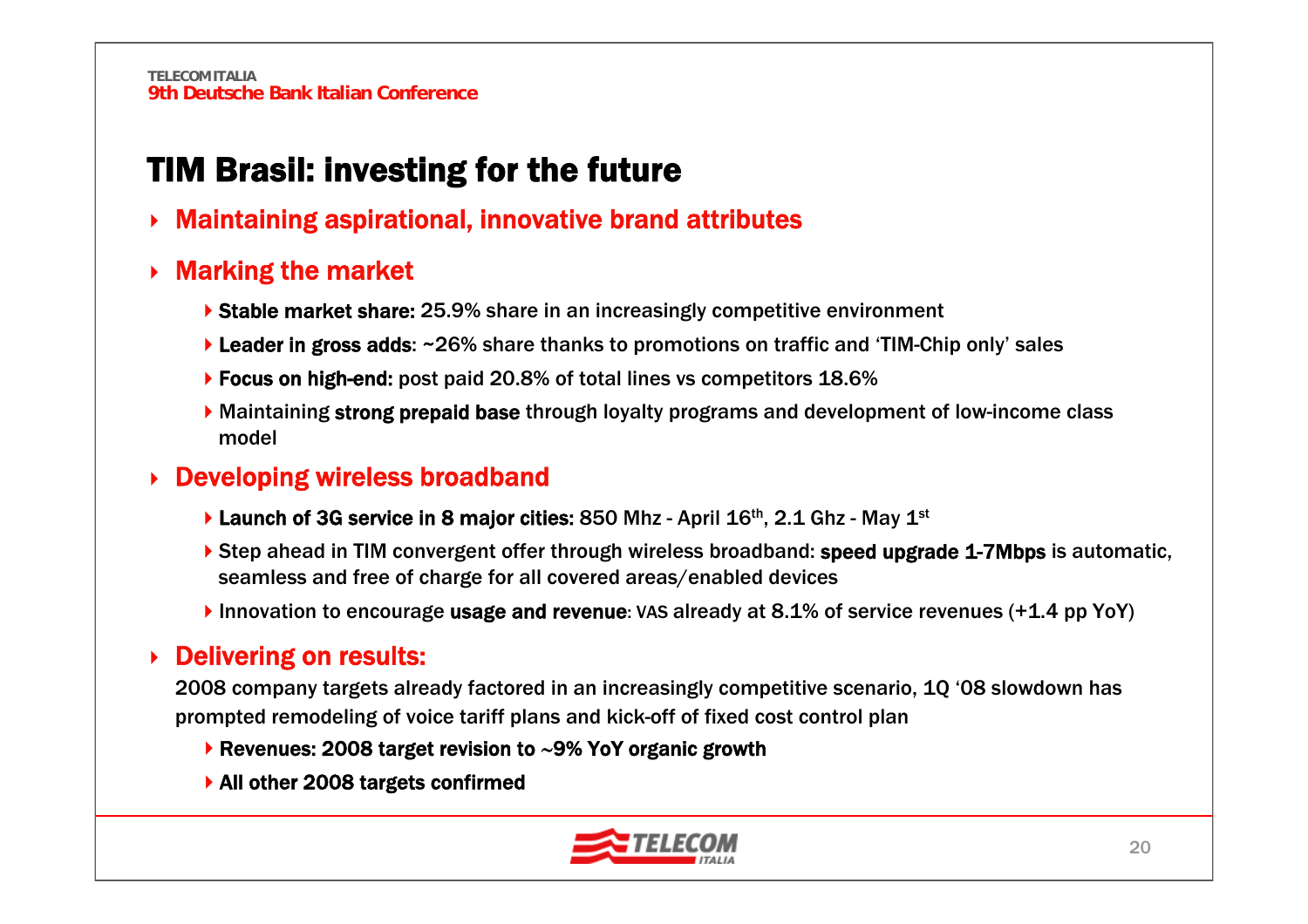# TIM Brasil: convergent offer roadmap